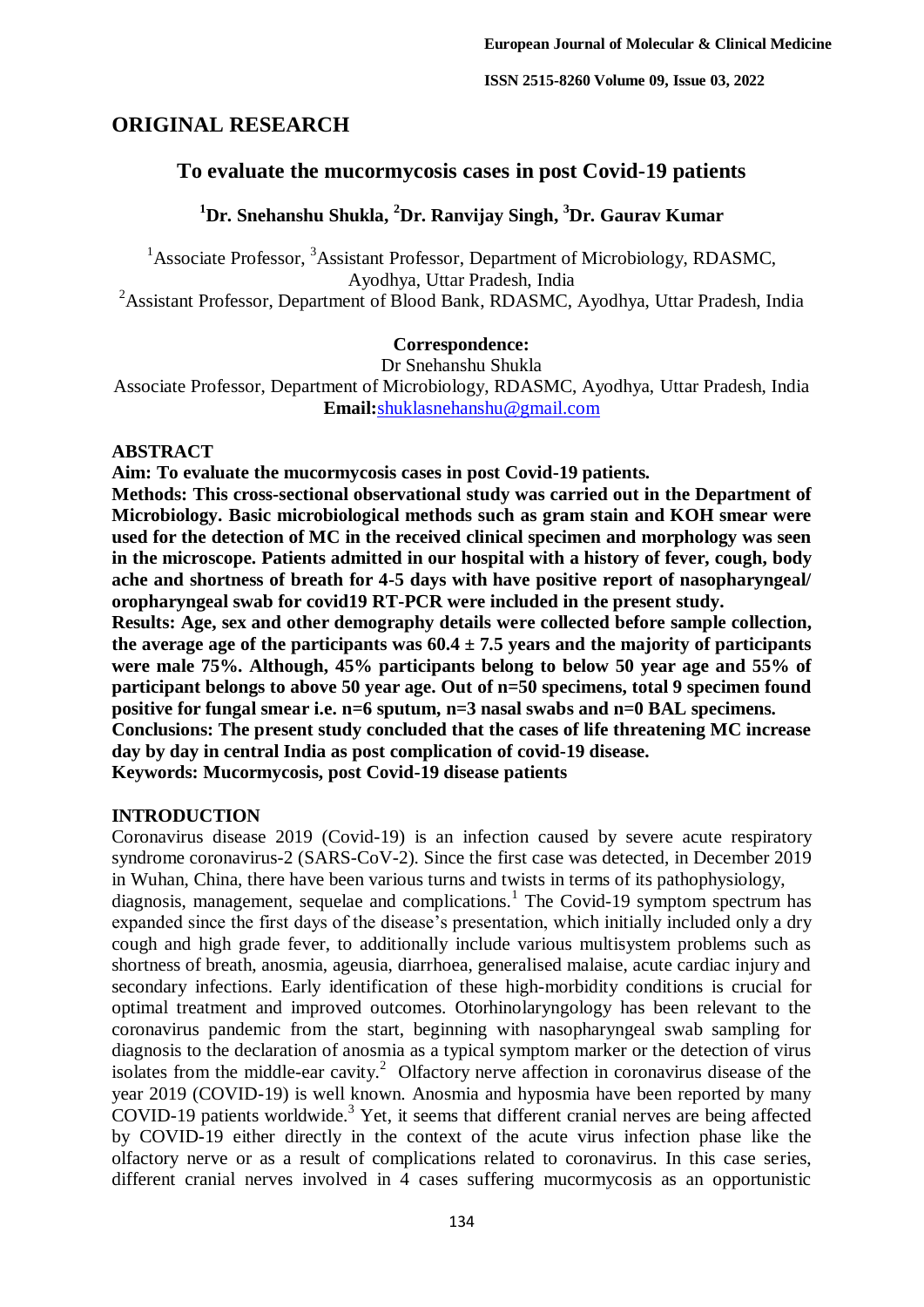#### **ISSN 2515-8260 Volume 09, Issue 03, 2022**

fungal infection post COVID-19 infection are presented with a highlight on different anatomical and pathological explanations for such cranial nerve affection (Table 1). A formal written consent was obtained from all cases to publish their medical history, laboratory results, and imaging for radiological as well as clinical lesions.

The 2019 novel coronavirus (2019-nCoV) or severe acute respiratory syndrome coronavirus 2 (SARS-CoV-2) first reported in Wuhan, Hubei province in China, quickly spread to other parts of the world forming a global pandemic.<sup>4</sup> The disease pattern of COVID-19 can range from mildtolife-threatening pneumonia with associated bacterial and fungal coinfections.<sup>5</sup> Due to the associated co morbidities (e.g., diabetes mellitus, chronic obstructive pulmonary disease) and immunocompromised conditions (e.g. corticosteroid therapy, ventilation, intensive care unit stay), these patients are prone to develop severe opportunistic infections. There are reports of the development of severe opportunistic infections such as oropharyngeal candidiasis, pneumocystis jiroveci pneumonia, pulmonary aspergillosis, bloodstream candida infections, etc., in patients affected with COVID-19 disease.<sup>6,7</sup> There are also few isolated case reports of rhino-orbital mucormycosis in COVID-19 disease.<sup>4</sup>

Mucormycosis is a rare but severe fungal infection caused by the Mucorales species of phylum Zygomycota. Naturally, Mucorales occur in soil, their spores spread by air often contaminate foods, water, and clinical specimens. The Mucor sp., Rhizopus sp., Asidia and Cunningham ella are the main causative agent for MC in humans.<sup>9</sup> Mucormycosis described as a potentially lethal infection amongst immune-compromised hosts, particularly in those with diabetes, leukemia, and lymphoma.<sup>10</sup> During the fungal infection thrombosis and tissue necrosis are the major symptoms and require antifungal drug therapy and surgery to help remove the infected tissues. In this Covid19 era, the rate of MC cases rapidly growing in the Covid19 patients in India. Mucormycosis is difficult to diagnose which affects outcomes and results in a poor prognosis. Delay in diagnosis increase the mortality rate by about 35- 66%.<sup>12</sup>

### **MATERIALS AND METHODS**

This cross-sectional observational study was carried out in the Department of Microbiology,

after taking the approval of the protocol review committee and institutional ethics committee. The demographic details and clinical diagnosis were recorded from medical records. During the study period, our microbiology laboratory received various specimens such as nasal swabs, ET secretion, sputum, and tissues from our IPD departments such as ICU, and Covid19 ward for the detection of fungal infection in the specimens. Patients admitted in our hospital with a history of fever, cough, body ache and shortness of breath for 4-5 days with have positive report of nasopharyngeal/ oropharyngeal swab for covid19 RT-PCR were included in the present study. Wound swabs were rejected. If the specimens were transported to the laboratory in a sterile container and swabs, the aspirates were immediately performed direct microscopy, KOH smear preparation and gram's stain. Identification was done on the basis of morphology in the microscopy.

### **RESULTS**

Total of n=50 suspected sputum; nasal swab and BAL samples from N=40 of participants were received in our microbiology laboratory during study period. Age, sex and other demography details were collected before sample collection, the average age of the participants was  $60.4 \pm 7.5$  years and the majority of participants were male 75%. Although, 45% participants belong to below 50 year age and 55% of participant belongs to above 50 year age (Table 1).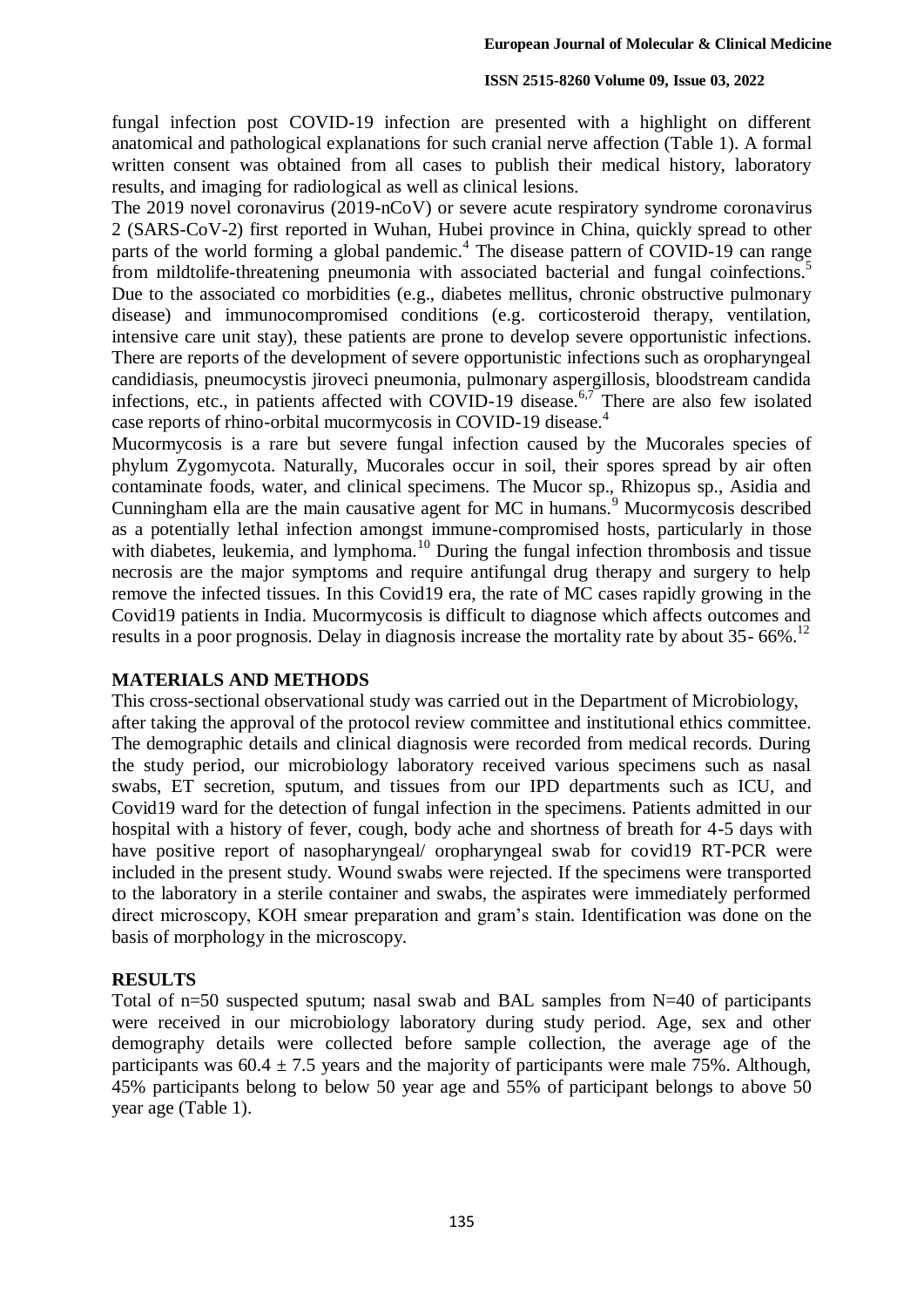#### **ISSN 2515-8260 Volume 09, Issue 03, 2022**

| <b>Characteristics</b> | No. of participants | $\%$ |
|------------------------|---------------------|------|
| Age (years)            |                     |      |
| Below 50               | 18                  | 45%  |
| Above 50               | 22                  | 55%  |
| Gender                 |                     |      |
| Male                   | 34                  | 85%  |
| Female                 |                     | 15%  |

**Table 1: Demographic profile of participants** 

## **Table 2**

| Total stay in hospital (in days) |    |       |
|----------------------------------|----|-------|
| Below 15 days                    | 23 | 57.5% |
| Above 15 days                    | 17 | 42.5% |
| Type of specimens $(n=50)$       |    |       |
| Sputum                           | 18 | 45%   |
| Nasal swab                       | 14 | 35%   |
| RAL.                             |    | 20%   |

Out of  $N = 40$  participants, 80% males and 65% of females had a history of autoimmune disease; all the participants had a conformed RT-PCR positive report for Covid-19. Moreover, all the participants had a history of long hospital stay during the treatment of covid19, the average hospital stay of all the participants were about 15 days (Table 2). Moreover, our microbiology laboratory received multiple samples (sputum + nasal swab and BAL secretion from the same participants) from the 9 participants (Table 3).

| Table 3: Distribution of positive specimens for mucormycosis $(n = 9)$ |                          |              |                |                    |                |  |  |
|------------------------------------------------------------------------|--------------------------|--------------|----------------|--------------------|----------------|--|--|
|                                                                        | <b>Types of specimen</b> |              |                |                    |                |  |  |
| S. No.                                                                 | Age $(Y)$                | Gender (M/F) | Sputum $(n=6)$ | Nasal swab $(n=3)$ | $BAL (n=0)$    |  |  |
|                                                                        | 59                       | M            | Yes            | N <sub>0</sub>     | N <sub>o</sub> |  |  |
| 2.                                                                     | 78                       | M            | Yes            | N <sub>o</sub>     | N <sub>o</sub> |  |  |
| 3.                                                                     | 77                       | M            | Yes            | N <sub>o</sub>     | N <sub>o</sub> |  |  |
| 4.                                                                     | 42                       | F            | N <sub>o</sub> | Yes                | N <sub>o</sub> |  |  |
| 5.                                                                     | 55                       | F            | Yes            | N <sub>0</sub>     | N <sub>o</sub> |  |  |
| 6.                                                                     | 68                       | M            | N <sub>o</sub> | Yes                | N <sub>0</sub> |  |  |
| 7.                                                                     | 45                       | M            | N <sub>o</sub> | Yes                | N <sub>o</sub> |  |  |
| 8.                                                                     | 52                       | F            | Yes            | N <sub>o</sub>     | N <sub>o</sub> |  |  |
| 9.                                                                     | 34                       | F            | Yes            | N <sub>o</sub>     | N <sub>o</sub> |  |  |

**Table 3: Distribution of positive specimens for mucormycosis (n = 9)**

Out of n=50 specimens, total 9 specimen found positive for fungal smear i.e. n=6 sputum, n=3 nasal swabs and n=0 BAL specimens (Table 3). Positive report for fungal smear were informed immediately to concern clinician. Received specimens directly examine by microbiologist before acceptance in the microbiology laboratory and further processed for fungal detection. Fungal smear (KOH wet mount) and gram staining perform for morphological analysis.

## **DISCUSSION**

The Covid-19 infection caused by the novel SARS-CoV-2 has been associated with a wide range of disease patterns, ranging from a mild cough to life-threatening pneumonia.<sup>11</sup> A myriad of manifestations and complications have been documented, and new ones are emerging and being reported on with each passing day as we learn more about this novel Covid-19 pandemic. Although India has not been able to actively control and limits the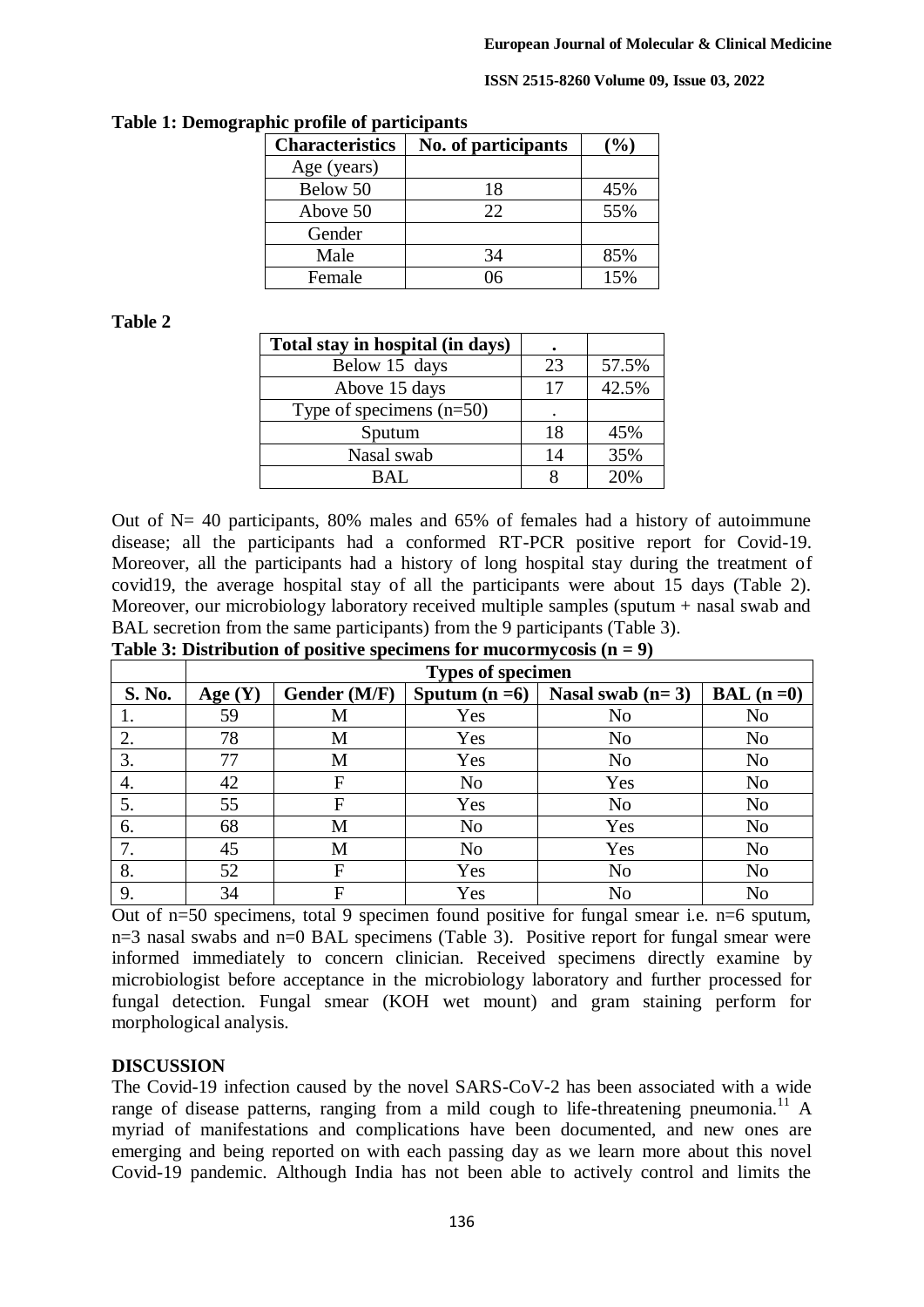#### **ISSN 2515-8260 Volume 09, Issue 03, 2022**

second wave of COVID-19, the number of new cases is now in decline. Despite this, emerging complications associated with COVID-19 are being reported with the fungal infection mucormycosis becoming a serious issue in India due to its unprecedent surge and high morbidity.<sup>11,12</sup> The term MC collectively known "black mold" or "black fungus" in India is a fungal infection caused by the order of mucorales. Order: Mucorales is the group of the filamentous fungus, comprises about 40 pathogenic species which are further divided into<sup>13</sup> genera. The genera of Mucorales are one of the best decomposers of organic materials and are often found in decaying organic materials such as rooted fruits and vegetables, plant litter, and animal manure. <sup>13</sup> The Mucor sp., Rhizopus sp., Asidia and Cunningham ella are the main causative agent for MC in humans.<sup>14</sup> Spores of the mucorales are highly prevalent in the air. Patients acquire the infection by inhalation, ingestion or traumatic inoculation of the spores from the environment.<sup>15</sup> Other than environmental factors, uncontrolled diabetes mellitus, inappropriate steroid therapy, increased iron accumulation, and the damage caused by the COVID-19 virus may responsible for the MC.<sup>4,12,16</sup> In our study we reported MC in 9 participants who were long stayed in hospital on oxygen support. All the MC positive participants belong to >60 years age and all had a weakened immune system. Mortility rate of MC is very high, early diagnosis is very essential to reduce the sever morbidity and mortility of patients.<sup>17</sup> The standard approaches for the treatment of MC are usually based on the combination of antifungal therapy and surgical removal of involved tissues.<sup>18</sup>

## **CONCLUSION**

The MC occurring in the post Covid-19 patients are a secondary infection and directly linked with the virus, poor glycemia control, widespread use of corticosteroids, and invasive ventilation. Therefore, early screening and diagnosis are much-needed to prevent is a lifethreatening event cause by the black mold in post Covid-19 infection.

### **REFERENCE**

- 1. Wuhan City Health Committee. Wuhan Municipal Health and Health Commission's briefing on the current pneumonia epidemic situation in our city 2019. In: <http://wjw.wuhan.gov.cn/front/web/showDetail/2019123108989> [14 January 2020]
- 2. Frazier KM, Hooper JE, Mostafa HH, Stewart CM. SARS-CoV-2 virus isolated from the mastoid and middle ear: implications for COVID-19 precautions during ear surgery. JAMAOtolaryngol Head Neck Surg 2020;146:964–6
- 3. Aziz M, Goyal H, Haghbin H, Lee-Smith WM, Gajendran M, Perisetti A. The association of "loss of smell" to COVID-19: a systematic review and metaanalysis. Am J Med Sci. 2021;361(2):216–25. [https://doi.org/10.1016/j.amjms.2 020.09.017](https://doi.org/10.1016/j.amjms.2%20020.09.017)
- 4. Farnoosh G, Alishiri G, Hosseini Zijoud SR, Dorostkar R, Jalali Farahani A. Understanding the severe acute respiratory syndrome coronavirus 2 (SARS-CoV-2) and coronavirus disease (COVID-19) based on available evidence-A narrative review. J Mil Med 2020;22:1-11.
- 5. Mehta S, Pandey A. Rhino-orbital mucormycosis associated with COVID-19. Cureus 2020;12:e10726.
- 6. Salehi M, Ahmadikia K, Badali H, Khodavaisy S. Opportunistic fungal infections in the epidemic area of COVID-19:A clinical and diagnostic perspective from Iran. Mycopathologia 2020;185:607-11.
- 7. Chowdhary A, Tarai B, Singh A, Sharma A. Multidrug-resistant Candida auris infections in critically Ill coronavirus disease patients, India, April–July 2020. Emerg Infect Dis 2020;26:2694-6.
- 8. Mekonnen ZK, Ashraf DC, Jankowski T, Grob SR, Vagefi MR, Kersten RC, et al. Acute invasive rhino-orbital mucormycosis in a patient with COVID-19-associated acute